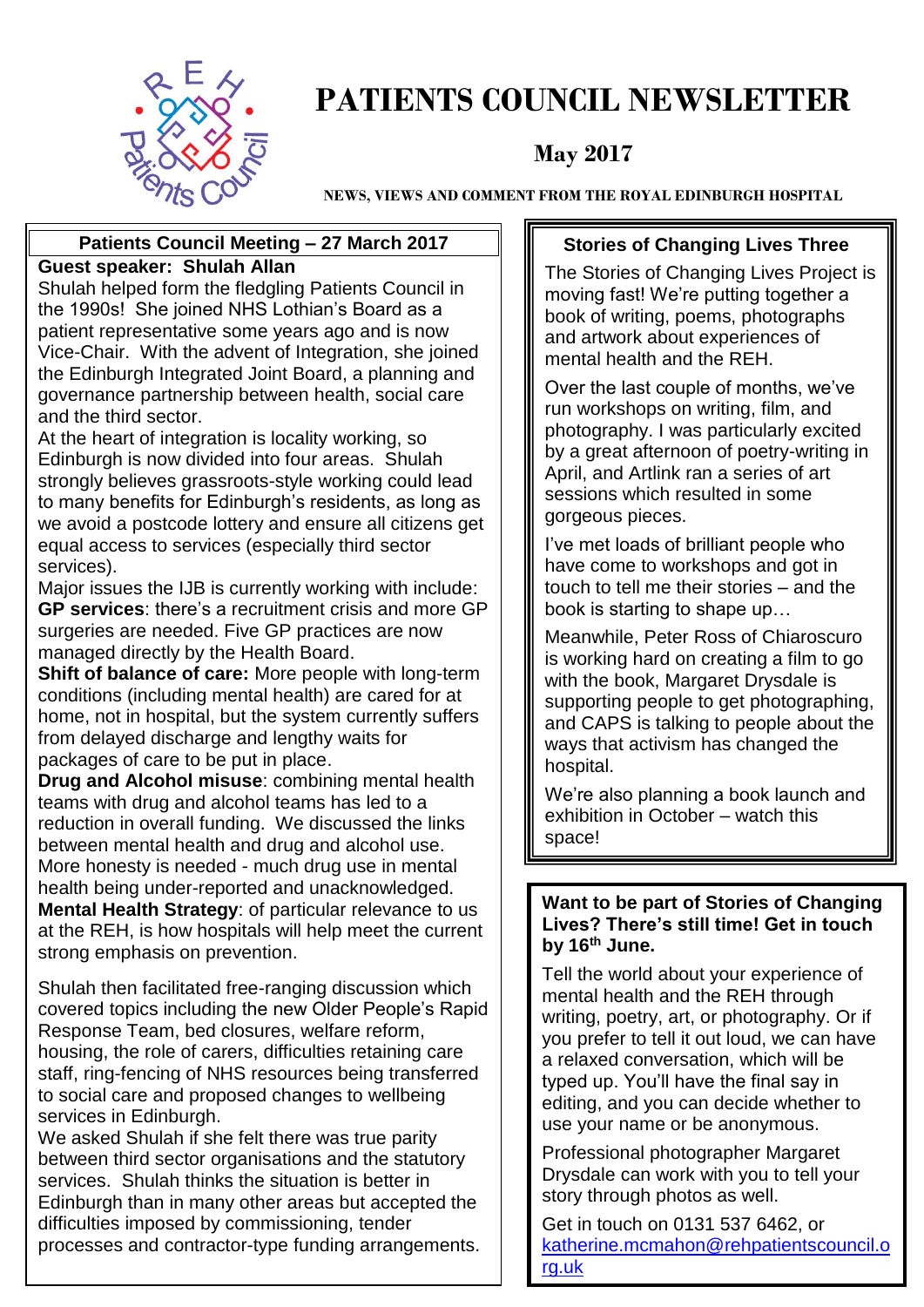#### **Group Advocacy**

In March and April, patients continued to raise issues around the smoking policy: often people either complained about other patients smoking on the ward, or were unhappy about the restrictions being placed on their own smoking. The Patients Council have attended the hospital management's smoking policy meetings to reflect all these views and asked questions about the impact of the recent decision of the UK Supreme Court about the smoking policy at the State Hospital. This case found that the State Hospital ban on the possession of tobacco products and policies about searches for and confiscation of cigarettes etc. were illegal. This was because they didn't give consideration to the "minimum/ least restriction of freedom" principle in the Mental Health (Care and Treatment) (Scotland) Act 2003. It's not yet clear what impact this decision may have on policy in the REH, although patients could reasonably expect local policies about possession, search and confiscation of tobacco products to be in accordance with this decision.

Another major theme over Spring was the perennial problem of patients' personal property. People regularly complain about not being able to properly secure their belongings and of their phones, clothes etc going missing during admissions. Previous attempts to solve the problem (like the hotel-style safes available in some wards) just haven't worked. Leaving property with nursing staff is inconvenient to patients and staff alike. The claim form system for reporting missing property is bureaucratic and takes ages to come to a decision. In the spirit of "prevention is better than cure", we've raised this problem in relation to the new hospital building. As things stand, patients in the new REH Building will not have lockable cupboard space in individual bedrooms, nor be able to lock their bedrooms themselves when they're not in their rooms. There will be no safes either. One possible solution that's been suggested is a bank of school-type lockers to be made available on ward corridors. We'll keep raising this issue with managers in the hope that a workable solution can finally be found.

#### **Have a look at our website**

**[www.rehpatientscouncil.org.uk](http://www.rehpatientscouncil.org.uk/)**

**Lots of information about the Patients Council and links to other interesting items**

**www.facebook.com/rehpatientscouncil/**

#### **twitter.com/rehpatients**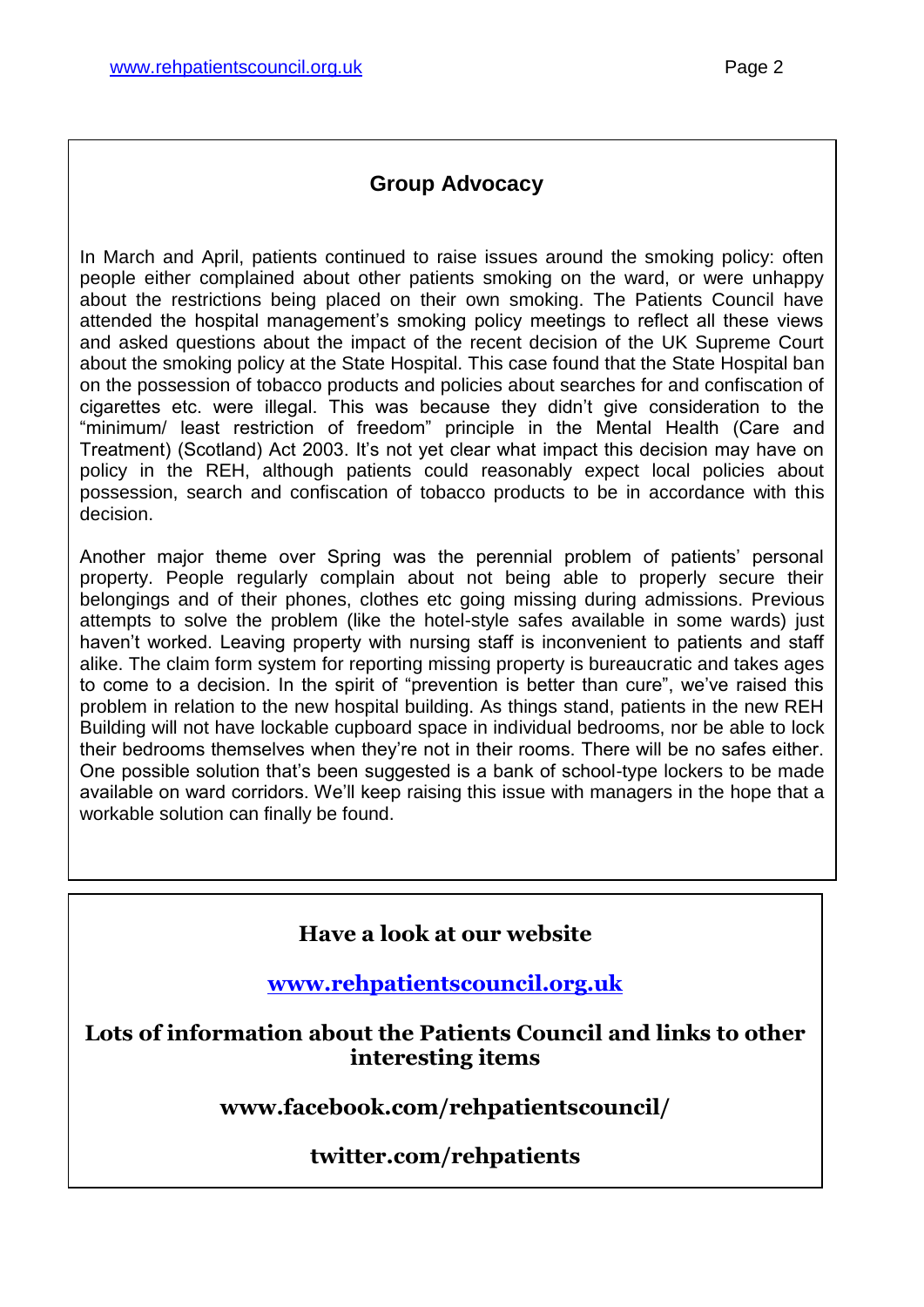#### **The Royal Edinburgh Hospital Patients' Council**

The Patients Council is an independent collective advocacy project for people who use or have used the services of the hospital. We provide a forum for common issues about mental health treatment and care and represent patients' interests in order to improve services. We hold general meetings every two months. To get involved with mental health issues from the service-user's viewpoint, contact our staff.

 **Telephone:** 0131 537 6462 **Email**: [info@rehpatientscouncil.org.uk](mailto:info@rehpatientscouncil.org.uk)

**Write**: The Patients' Council, Royal Edinburgh Hospital, Morningside Terrace, EH10 5HF

#### **Our Management Committee**

Albert Nicolson, Martin McAlpine, Stephen Muirhead, Stephen Polockus, Alison Robertson, Patricia Whalley

> *Co-opted member:* Cathy Robertson

**PATIENTS COUNCIL MEETINGS 2017 2 – 3.30pm**

**30 January**

**27 March**

**29 May**

**24 July**

**25 September**

**27 November: Annual General Meeting 1.30 – 3pm followed by buffet** 

#### History of the Patients Council

A few of our members have written a history of the Royal Edinburgh Hospital Patients Council highlighting some of our activities since 2000. Please contact us for a copy.

To receive the newsletter direct, by post or e-mail, please complete and return this section. *I would prefer to receive the Newsletter by post □ email □ (tick as appropriate)* Name

Email\_\_\_\_\_\_\_\_\_\_\_\_\_\_\_\_\_\_\_\_\_\_\_\_\_\_\_\_\_\_\_\_\_\_\_\_\_\_\_\_\_\_\_\_\_\_\_\_\_\_\_\_\_\_\_\_\_\_\_\_\_\_\_\_\_\_\_\_\_\_\_\_\_\_

Address **Address Post code** 



The Royal Edinburgh Hospital Patients Council is a registered charity Scottish Charity No SC021800 Our offices are between Outpatients and Mental Health Tribunal in the ADC **www.rehpatientscouncil.org.uk**